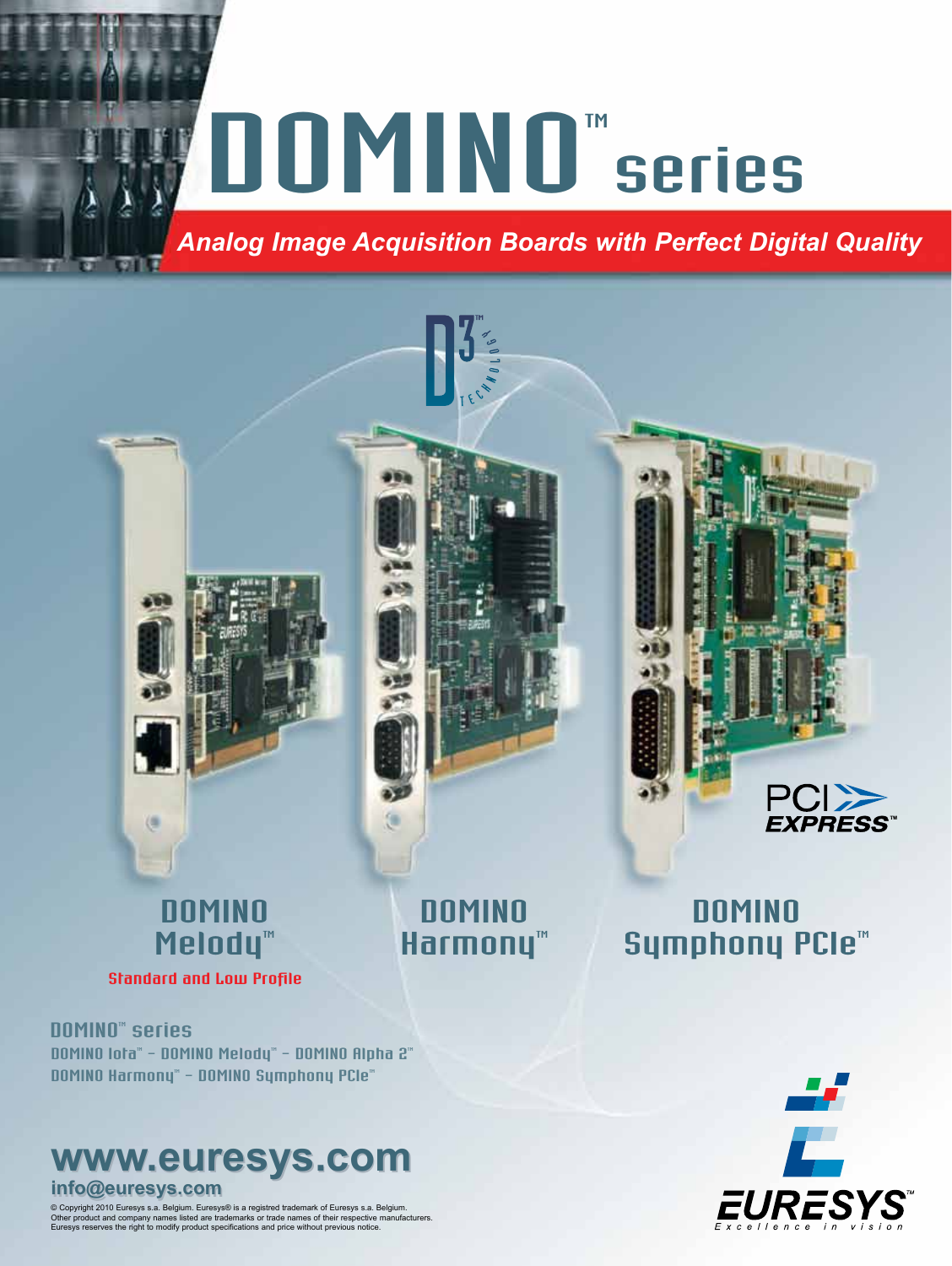

# The DOMINO" series Comparison Chart The DOMINO" series Comparison Chart

|                                                                       | <b>DOMINO</b><br>lota     | <b>DOMINO</b><br>Melody                          | <b>DOMINO</b><br>Alpha <sub>2</sub> | Harmony<br><b>DOMINO</b>                              | <b>Symphony PCIe</b><br><b>DOMINO</b>             |
|-----------------------------------------------------------------------|---------------------------|--------------------------------------------------|-------------------------------------|-------------------------------------------------------|---------------------------------------------------|
| Form factor                                                           | 32-bit, 33 MHz PCI        | 32-bit, 33 MHz PCI<br>Low Profile compatible     | 32-bit, 33 MHz PCI                  | 64-bit, 66 MHz PCI                                    | Full height, half length<br>x1 PCI Express        |
| Single-tap<br>Dual-tap<br><b>RGB</b><br>Analog cameras                | $\overline{\phantom{0}}$  |                                                  | Up to 2<br>Up to 4                  | $\overset{\star}{\leftarrow}$<br>$\stackrel{*}{\sim}$ | 4                                                 |
| On the bracket<br>Internally<br>Video connector                       | $1 \times$ HD15           | 1 x 10-pin header<br>$1 \times$ HD <sub>15</sub> | $2x$ HD15                           | 1 x 10-pin header<br>$2 \times$ HD15                  | 1 x 10-pin header<br>1 x HD44                     |
| Sampling resolution / Max.<br>frequency<br>Max. line rate operation a | bits @ 32 MHz<br>$\infty$ | 10 bits @ 40 MHz                                 | bits @ 32 MHz<br>$\infty$           | 10 bits @ 40 MHz                                      | 10 bits @ 65 MHz                                  |
| Asynchronous mode<br>Max. line rate Synchronous mode                  | 31.5 kHz<br>31.5 kHz      | 31.5 kHz<br>42 kHz                               | 31.5 KHz<br>31.5 KHz                | 31.5 KHz<br>42 kHz                                    | (digital vertical synch.)<br>52.5 kHz<br>52.5 kHz |
| Delivery bandwidth                                                    | 90 MB/s                   | 90 MB/s                                          | 90 MB/s                             | Up to 240 MB/s                                        | Up to 180 MB/s                                    |
| On-board memory                                                       | $8-MB$                    | 16-MB                                            | 8-MB                                | 32-MB                                                 | 64-MB                                             |
| D <sup>s</sup> Technology™                                            |                           | $\overline{\phantom{a}}$                         |                                     | $\mathbf{v}$                                          | $\overline{\phantom{a}}$                          |
| Pre-processing                                                        | $1 \times 8$ -bit LUT     | $1 \times 8$ - or $10$ -bit LUT                  | $2 \times 8$ -bit LUT               |                                                       | $4 \times 8$ - or 10-bit LUT                      |
|                                                                       |                           | Input Output Lines                               |                                     |                                                       |                                                   |
|                                                                       |                           | System IO connector                              |                                     |                                                       |                                                   |
| Internal header<br>On the bracket<br>Connector type                   | $DB-9M$                   | RJ-45<br>$10$ -pin                               | DB-9M                               | HD-15M<br>$10$ -pin                                   | HD-26M<br>$26-pin$                                |
| Input lines                                                           | $3$ TTL                   | 1 LVDS                                           | $3$ <sub>TTL</sub>                  | 2 LVDS                                                | 4 LVDS                                            |
| <b>Output lines</b>                                                   | $3$ TTL                   | 1 opto-isolated                                  | $3$ TTL                             | 2 opto-isolated                                       | opto-isolated<br>4                                |
| <b>TTL bidirectional I/O lines</b>                                    | J.                        | 2TTL                                             |                                     | 4 TTL                                                 | 4 TTL                                             |
| 5V Power supply                                                       | v                         | $\overline{\phantom{a}}$                         | $\mathbf{v}$                        | $\blacktriangleright$                                 | $\mathbf{v}$                                      |
|                                                                       |                           | Factory IO connector -                           |                                     |                                                       |                                                   |
| Internal header<br>Connector type                                     | $\mathbf{I}$              |                                                  |                                     |                                                       | $34-pin$                                          |
| Differential lines                                                    | $\mathbf{r}$              |                                                  |                                     |                                                       | 4 Input / 12 Output                               |
|                                                                       |                           | Camera Com connector-                            |                                     |                                                       |                                                   |
| Connector type Internal header                                        | $\mathbf{I}$              |                                                  |                                     |                                                       | $16-pin$                                          |
| Serial RS-232 lines                                                   |                           |                                                  |                                     | $\mathbf{I}$                                          | 4                                                 |
|                                                                       |                           | - 12V camera power connector -                   |                                     |                                                       |                                                   |
| Connector type Internal header                                        | 1 Molex 4-pin             | 1 Molex 4-pin                                    | 1 Molex 4-pin                       | 1 Molex 4-pin                                         | 1 Molex 4-pin                                     |
|                                                                       |                           |                                                  |                                     |                                                       | * Exclusive                                       |

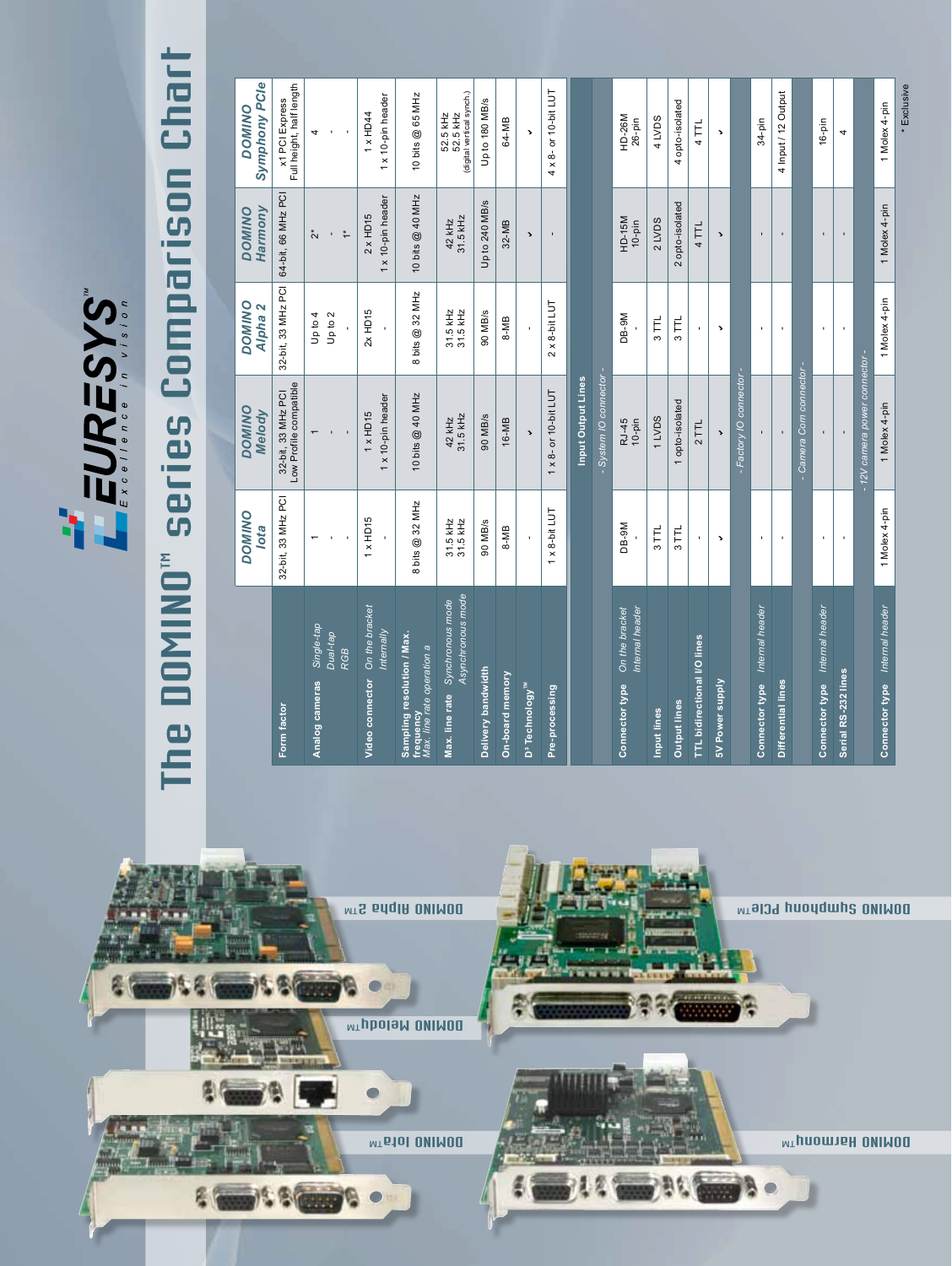### **DOMINOT** series

# DOMINO Melody", Harmony" & Symphony PCIe" Common Features

- *• Support of analog cameras*
	- Progressive or interlaced scanning
	- Synchronous timing or asynchronous reset and shutter control
	- Monochrome single-tap or RGB
	- High-resolution, support for mega-pixel cameras
- *• High-accuracy 10-bit 40/60 MHz A/D converters*
	- 8- or 10-bit input look-up-table and programmable input filter
	- Programmable gain and offset control
- *• On-board memory*
- *• Trigger, strobe, enhanced I/O lines*
- *• Internal connectors: video, system and power*
- *• D³ TechnologyTM\* Melody, Harmony, Symphony PCIe -*
	- Fully digital signal processing chain
		- Black level restoration Control over horizontal and vertical pixel counts
		- Sampling clock generation Synchronization recovery: vertical and horizontal
		- Gain, offset control Low-pass filtering
		- Color sub-carrier removal
	- Extremely low synchronization jitter
	- Absolute digital stability and consequently no need of pixel clock
	- Absolute parametric stability
	- Various camera synchronization mode supported
	- Excellent performance reproducibility

### *• MultiCam drivers for Microsoft Windows® and Linux*

The Domino series is a range of high-end **PCI** and **PCI Express** frame grabbers for **analog** cameras. The Domino series support any system function associated to industrial acquisition, such as camera asynchronous reset, exposure and strobe control. The latest Domino boards - Melody, Harmony and Symphony PCIe - are based on an innovative proprietary technology called **D³ Technology™\***. It provides a **perfect digital image** with the benefits of a proven analog environment: low-cost, reliable cabling and connections, smallest cameras, low power, ... The D<sup>3</sup> Technology\* offers unequalled signal stability and image quality to the analog acquisition. These boards are further enhanced by extensive on-board I/O capabilities.

### Bus Mastering

All Euresys frame grabbers are **PCI bus mastering** agents that directly store the acquired images into the PC physical memory without CPU involvement. As a **unique feature**, a Euresys board automatically recovers the **scatter-gather**  virtual memory mapping to present the data as a regular bitmap image in a user allocated memory buffer.

### Interfaced Cameras

The Domino series and the MultiCam drivers interface an impressive choice of different analog cameras. *> An up-to-date list is available on the web site www.euresys.com*

The Domino Melody, Harmony and Symphony PCIe support top-notch cameras such as dual, triple and quad-speed. As a unique feature, they have strictly no jumpers. Even the 75-ohm termination resistor is a software selectable feature.

### Trigger, Strobe, Enhanced I/O Lines

In order to facilitate the integration of the board into the application system, the new Domino boards offer digital I/O lines configurable for trigger input, strobe output or general purpose control.



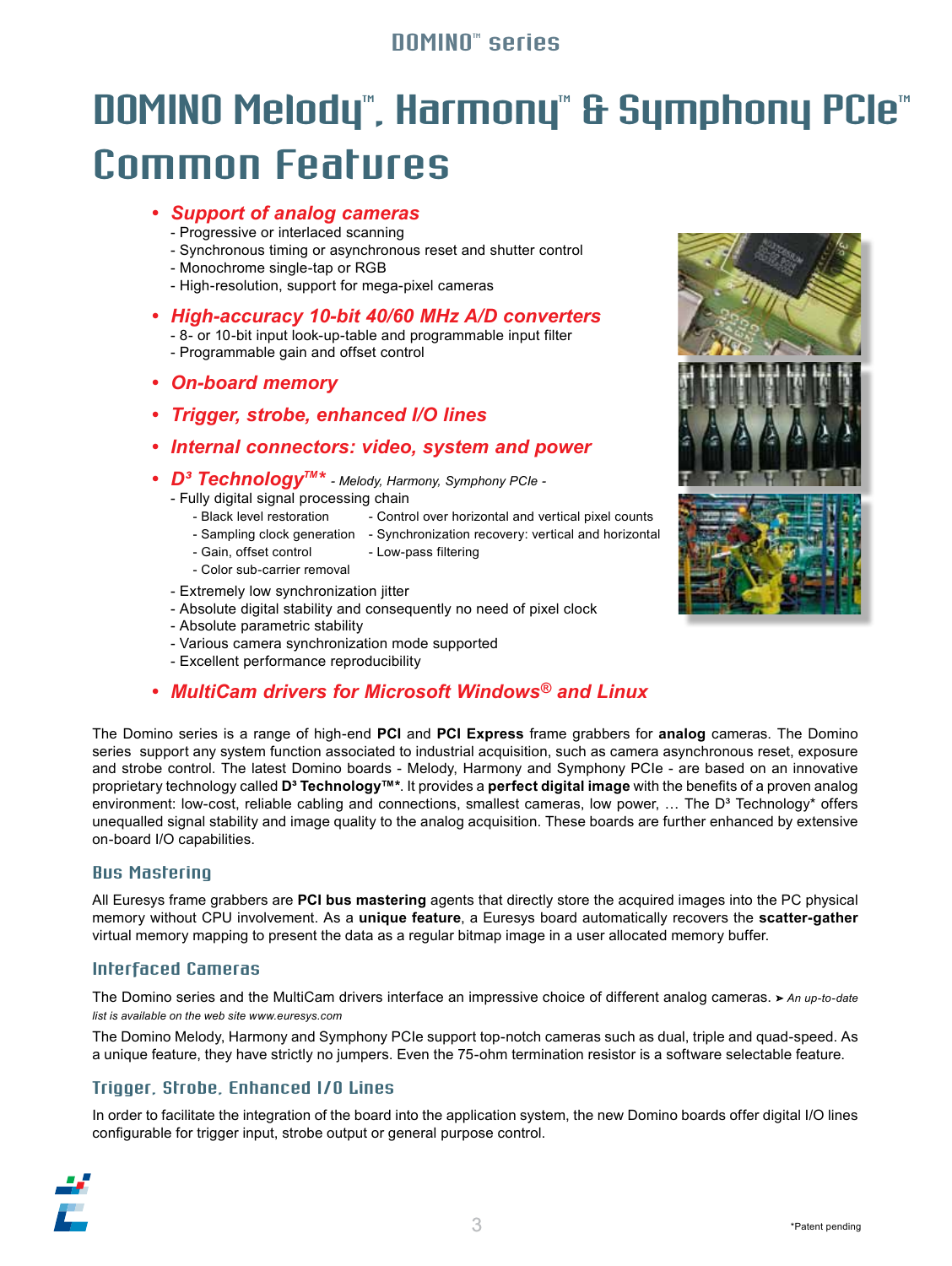### DOMINO<sup>®</sup> series

# DOMINO Melody<sup>™</sup>

*One single-tap camera One 10-bit 40 MHz A/D converter One 8- or 10-bit LUT 16-Mbyte on-board memory*

*Form factor: Conventional PCI 32-bit, 33 MHz, 3V or 5V signaling Standard and low profile*

The Domino Melody is an ideal solution for single-camera applications inspecting fast moving objects.

### Camera Support

- One single-tap analog camera
- Maximum line rate:

### **Video and power connectors:**

- One HD15 video connector on the bracket
- One internal 10-pin header video connector
- One Molex 4-pin connector for camera power supply

### Trigger, Strobe, Enhanced I/O Lines

 $\times$  42 kHz - synchronous mode a31.5 kHz - asynchronous mode -

- One **opto-isolated output line** for safe control of external strobe light equipment
- One differential LVDS input line for high-speed, robust and flexible control from external equipment
- Two **digital TTL I/O lines** for general purpose control
- **System connectors:** One **RJ45 system connector on the bracket**
	- One **internal 10-pin header**

### Form Factors

The Domino Melody has a small PCB size corresponding to the Low Profile form factor. It is delivered with two brackets, allowing to install the board in either a low profile small standard PC or in a conventional larger PC. The Low Profile computers are smaller than standard PCs saving space which is so important for industrial applications.



# DOMINO Harmony<sup>™</sup>

*One RGB or two monochrome cameras 10-bit 40 MHz A/D converters 32-Mbyte on-board memory Two DMA channels Form factor: Conventional PCI 64-bit, 66 MHz, 3V or 5V signaling*

The Domino Harmony is an analog frame grabber for on-the-fly acquisition with two industrial monochromes and one RGB analog camera.

Camera Support - One or two single-tap analog cameras

- One RGB analog camera

- Maximum line rate:  $\times$  42 kHz synchronous mode -
	- $\vee$  31.5 kHz asynchronous mode -

**Video and power connectors:** - Two HD15 video connectors on the bracket

- One internal 10-pin header video connector
- One Molex 4-pin connector for camera power supply

### Trigger, Strobe, Enhanced I/O Lines

- Two **opto-isolated output lines** for safe control of external strobe light equipment
- Two **differential LVDS input lines** for high-speed, robust and flexible control from external equipment

 $\Delta$ 

- Four **digital TTL I/O lines** for general purpose control

### **System connectors:** - One **HD15 system connector on the bracket**

- One **internal 16-pin header system connector**



GND CC4 CC<sub>3</sub> V1- V1+ CC5 V3- V3+ +12V PGND

**3 4 5**

Camera connector HD15F



**GND** CC4 CC3 V1-

RST +12V

**GND** CC2 CC<sub>1</sub>











GND CC2 CC1 V2-  $V2+$ 

System connector HD15M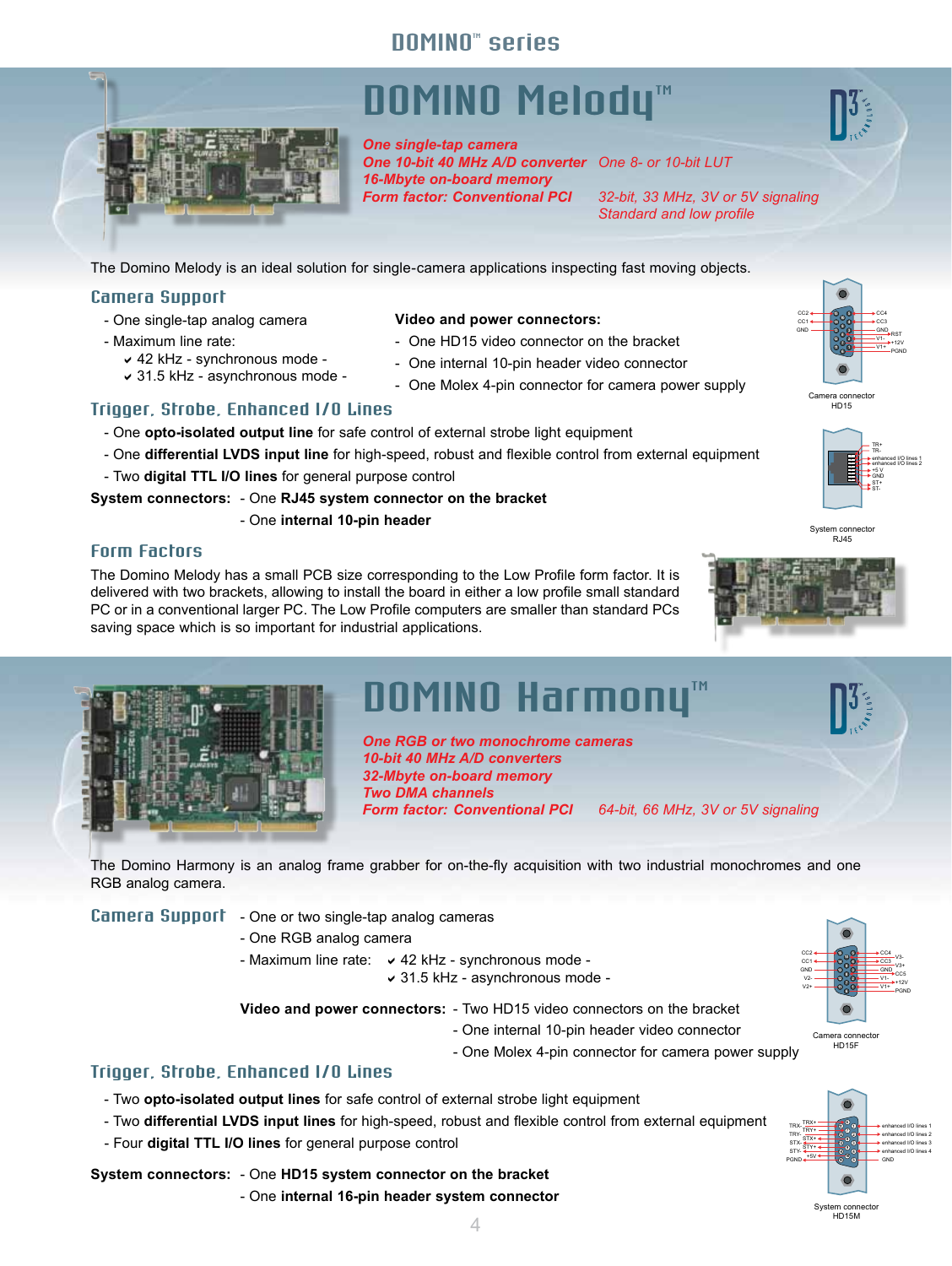### DOMINO<sup>™</sup> series



# OMINO Symphony PCle™

*Four single-tap cameras 10-bit 65 MHz A/D converters Four 8- or 10-bit LUTs 64-Mbyte on-board memory Four DMA channels*

*Full-height, half-length, x1 1-lane PCI Express: up to 176 MB/s delivery bandwidth*

The Domino Symphony PCIe is a high-speed analog frame grabbers. It provides affordable image acquisition for applications with multiple monochrome cameras.

### Camera Support

- Four single-tap analog cameras
- Maximum line rate in synchronous and asynchronous (digital vertical synchronization) modes: 52.5 kHz
- Including top-notch cameras with high performances such as:
	- $\sim$  30 fps, 1.2 Megapixels
	- $\vee$  90 fps VGA

### **Video and power connectors:**

- One HD44F video connectors on the bracket. For evaluations, a spider cable is available on request. This adapter enables 4 cameras connections on independent connectors compatible with the other Domino boards camera connectors -HD15-.
- One internal 10-pin header video connector
- One Molex 4-pin connector for camera power supply



### Rich Set of I/O Lines

| <b>Connector name</b>                                                     | <b>Type of connector</b>  | <b>I/O lines</b>                                                                                     |
|---------------------------------------------------------------------------|---------------------------|------------------------------------------------------------------------------------------------------|
| <b>System IO connectors</b>                                               | On the bracket:           | - 4 opto-isolated output lines for safe control of external equipment                                |
|                                                                           | One HD26 system connector |                                                                                                      |
|                                                                           | Internally:               | -4 differential LVDS input lines for high-speed, robust and flexible control from external equipment |
|                                                                           | One 26-pin header         | - 4 digital TTL I/O lines for general purpose control                                                |
| <b>Factory IO connector</b>                                               | Internally:               | - 4 contact-closure inputs                                                                           |
|                                                                           | One 34-pin header         | - 12 solid-state outputs                                                                             |
| <b>Camera COM connector</b><br>Exposed to the OS as<br>standard COM ports | Internally:               | -4 RS232 asynchronous serial communication lines to control the cameras                              |
|                                                                           | One 16-pin header         |                                                                                                      |